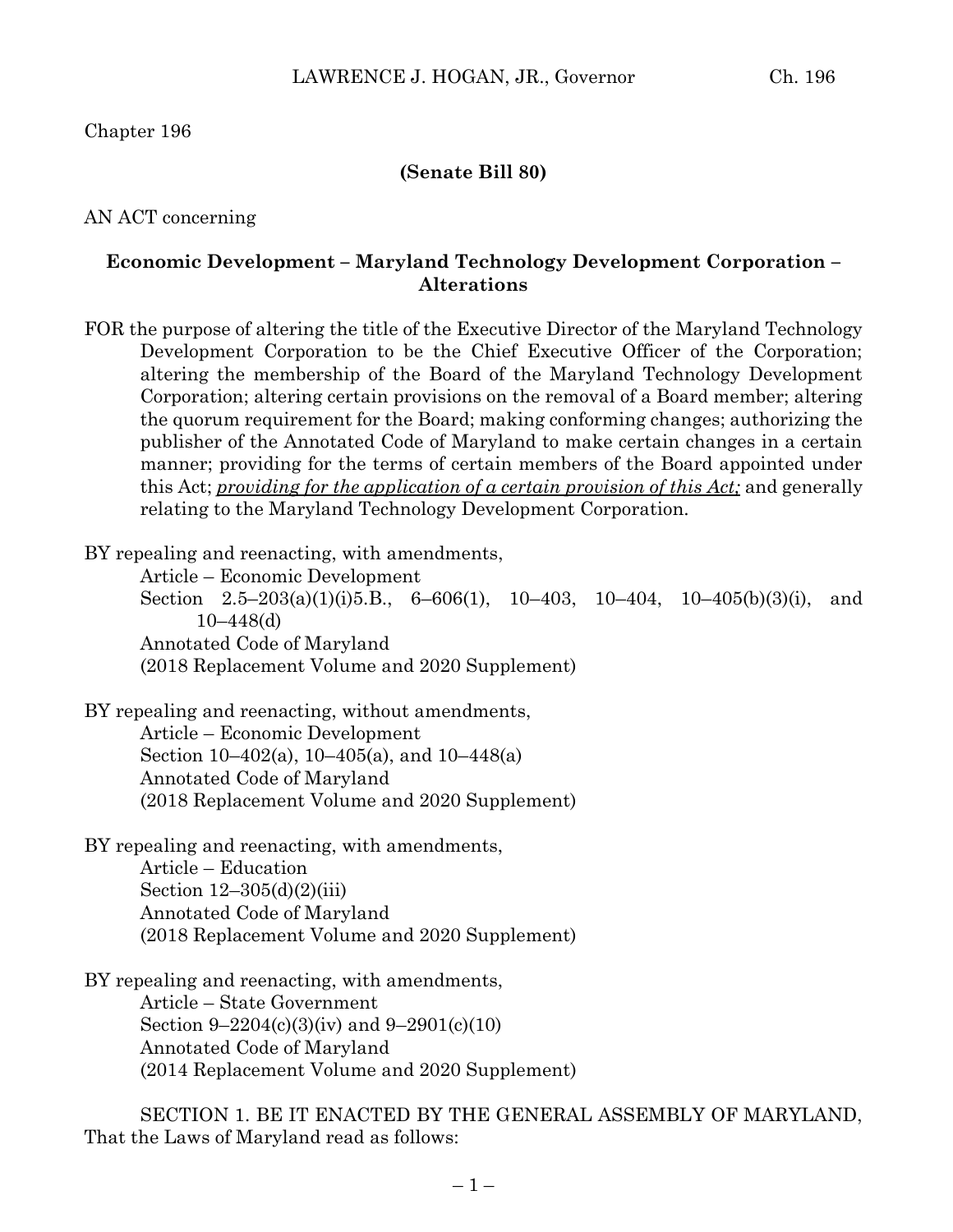# **Article – Economic Development**

2.5–203.

(a) (1) (i) The Commission consists of:

5. the following representatives of State units and instrumentalities of the State:

B. the **CHIEF** Executive **[**Director**] OFFICER** of the Maryland Technology Development Corporation, or the **CHIEF** Executive **[**Director's**] OFFICER'S** designee;

6–606.

The Authority consists of:

(1) the **CHIEF** Executive **[**Director**] OFFICER** of the Maryland Technology Development Corporation, or the **CHIEF** Executive **[**Director's**] OFFICER'S** designee;

10–402.

(a) There is a Maryland Technology Development Corporation.

10–403.

(a) (1) A Board of Directors shall manage the Corporation and its units and exercise its corporate powers.

(2) (i) The Board of Directors may appoint members of an advisory committee.

(ii) If the Board of Directors appoints an advisory committee, the Board shall adopt policies establishing the responsibilities of the advisory committee.

(b) The Board consists of the following **[**15**] 19** members:

(1) the Secretary or the Secretary's designee; **[**and**]**

(2) fourteen members appointed by the Governor with the advice and consent of the Senate:

(i) two representing the nonprofit research sector of the State;

(ii) two with expertise in venture capital financing;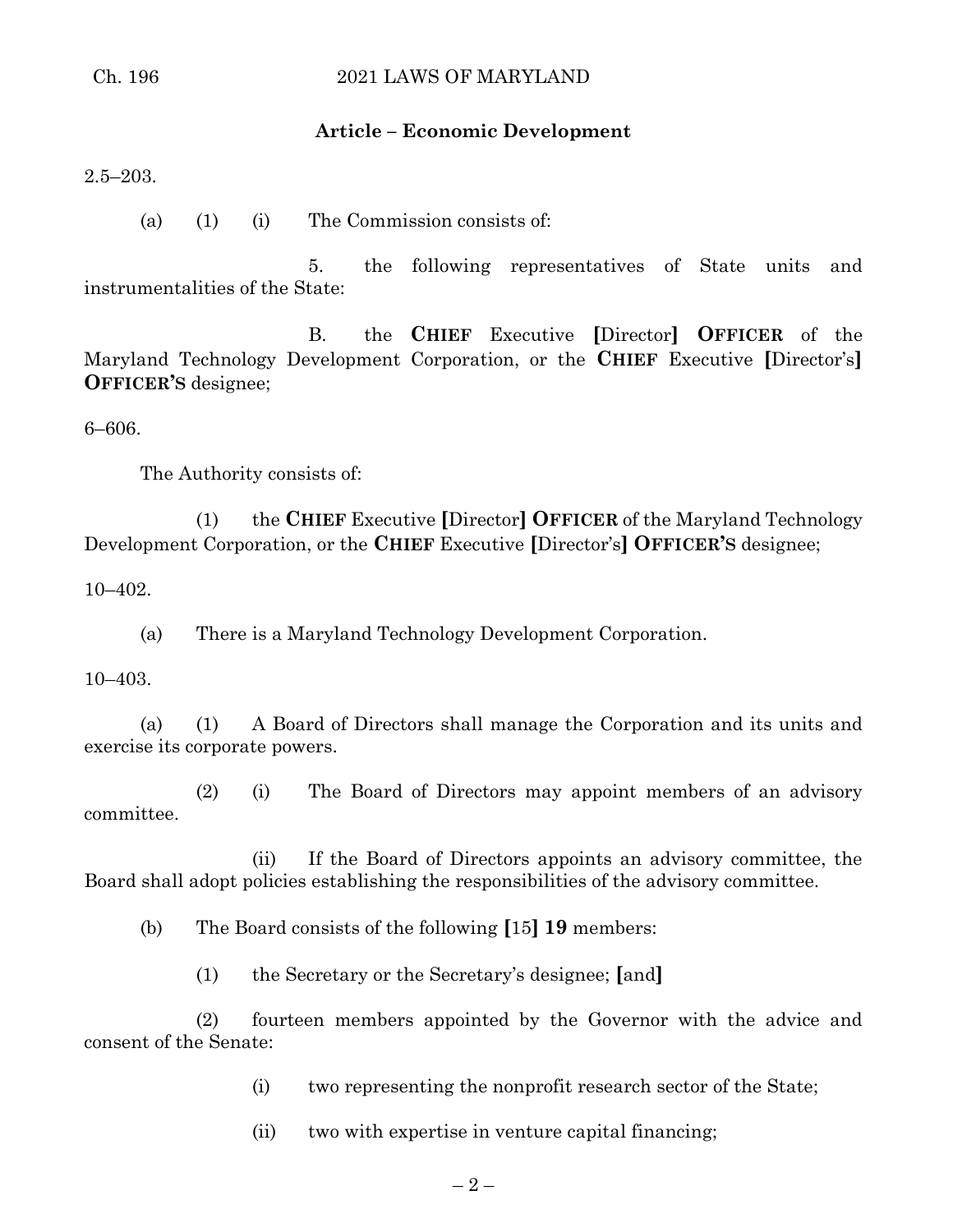(iii) five with experience in technology–based businesses;

# (iv) two representing colleges and universities**, AT LEAST ONE OF WHOM SHALL REPRESENT AN HISTORICALLY BLACK COLLEGE OR UNIVERSITY, EXCEPT THAT ANY SINGLE HISTORICALLY BLACK COLLEGE OR UNIVERSITY MAY NOT BE REPRESENTED FOR MORE THAN TWO CONSECUTIVE TERMS**; and

- (v) three members of the general public**; AND**
- **(3) SUBJECT TO SUBSECTION (C) OF THIS SECTION:**
- **(I) TWO MEMBERS APPOINTED BY THE PRESIDENT OF THE SENATE; AND**

**(II) TWO MEMBERS APPOINTED BY THE SPEAKER OF THE** 

**(C) THE MEMBERS APPOINTED UNDER SUBSECTION (B)(3) OF THIS SECTION SHALL:**

**(I) REPRESENT THE NONPROFIT RESEARCH SECTOR OF THE** 

#### **STATE;**

**HOUSE**.

- **(II) HAVE EXPERTISE IN VENTURE CAPITAL FINANCING;**
- **(III) HAVE EXPERIENCE IN TECHNOLOGY–BASED BUSINESSES;**
- **(IV) REPRESENT COLLEGES AND UNIVERSITIES; OR**
- **(V) BE MEMBERS OF THE GENERAL PUBLIC.**
- **[**(c)**] (D)** A member of the Board shall reside in the State.
- **[**(d)**] (E)** In making appointments to the Board, the Governor shall consider:
	- (1) diversity; and
	- (2) all geographic regions of the State.
- **[**(e)**] (F)** A member of the Board:
	- (1) may not receive compensation as a member of the Board; but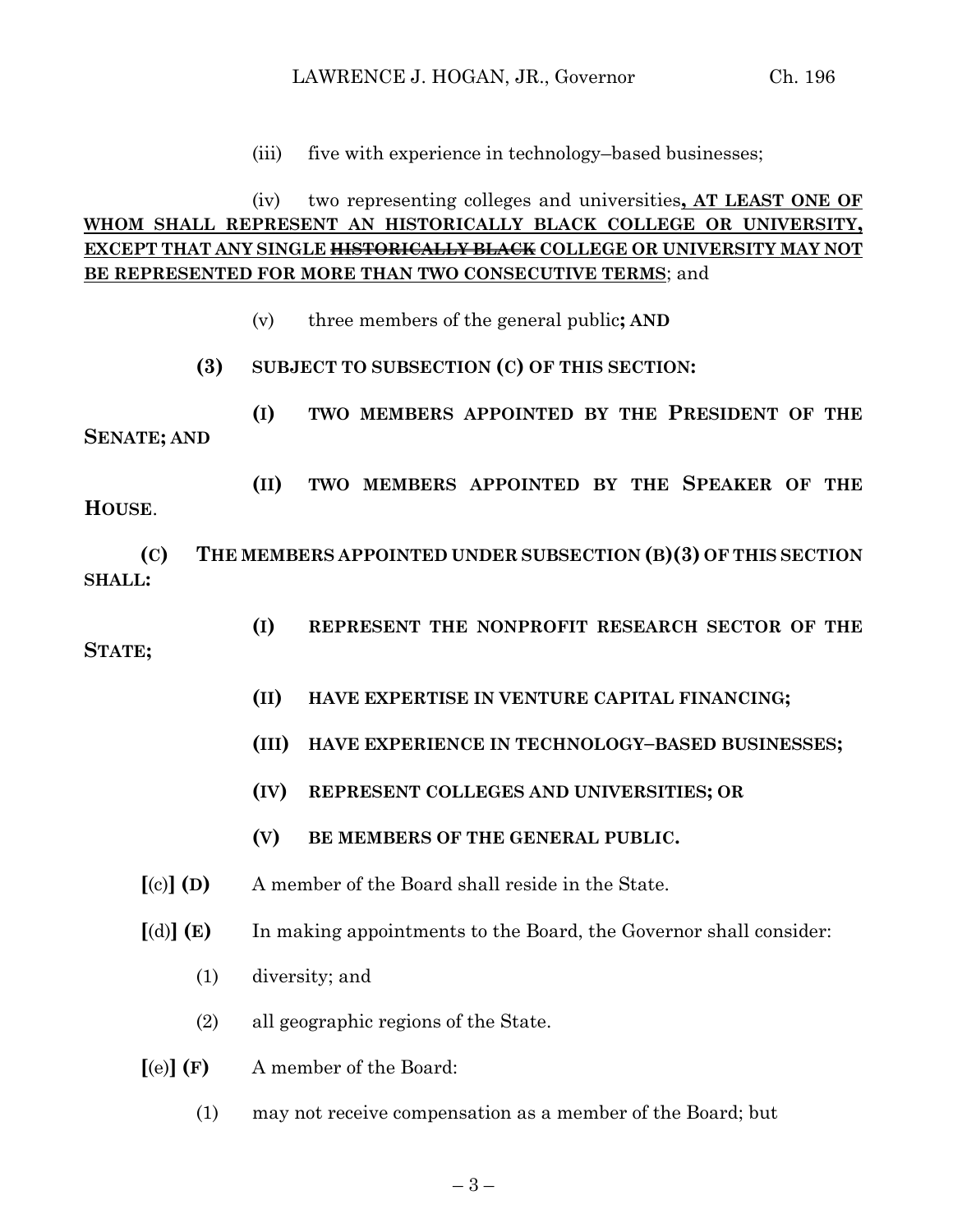(2) is entitled to reimbursement for expenses under the Standard State Travel Regulations, as provided in the State budget.

 $[(f)]$  **(G)** (1) The term of an appointed member is 4 years.

(2) The terms of the appointed members are staggered as required by the terms provided for members on October 1, 2008.

(3) At the end of a term, an appointed member continues to serve until a successor is appointed and qualifies.

(4) A member who is appointed after a term has begun serves only for the rest of the term and until a successor is appointed and qualifies.

**[**(g)**] (H) (1) THIS SUBSECTION APPLIES TO A MEMBER WHO IS APPOINTED BY THE GOVERNOR UNDER SUBSECTION (B) OF THIS SECTION.**

**(2)** The Governor may remove an appointed member for incompetence, misconduct, or failure to perform the duties of the position.

**[**(h)**] (I)** The Board shall elect a chair from among its members.

**[**(i)**] (J)** The Board may act with an affirmative vote of **[**nine**] 11** Board members.

10–404.

(a) The Corporation shall employ **[**an**] A CHIEF** Executive **[**Director**] OFFICER**.

(b) The **CHIEF** Executive **[**Director**] OFFICER** shall have experience with and possess qualifications relevant to the activities and purposes of the Corporation.

10–405.

(a) The Attorney General is the legal advisor to the Corporation.

(b) (3) (i) The general counsel to the Corporation shall:

1. advise the **CHIEF** Executive **[**Director**] OFFICER**, Board of Directors, and any other official of the Corporation as requested by the Corporation;

2. supervise the other assistant Attorneys General assigned to the Corporation; and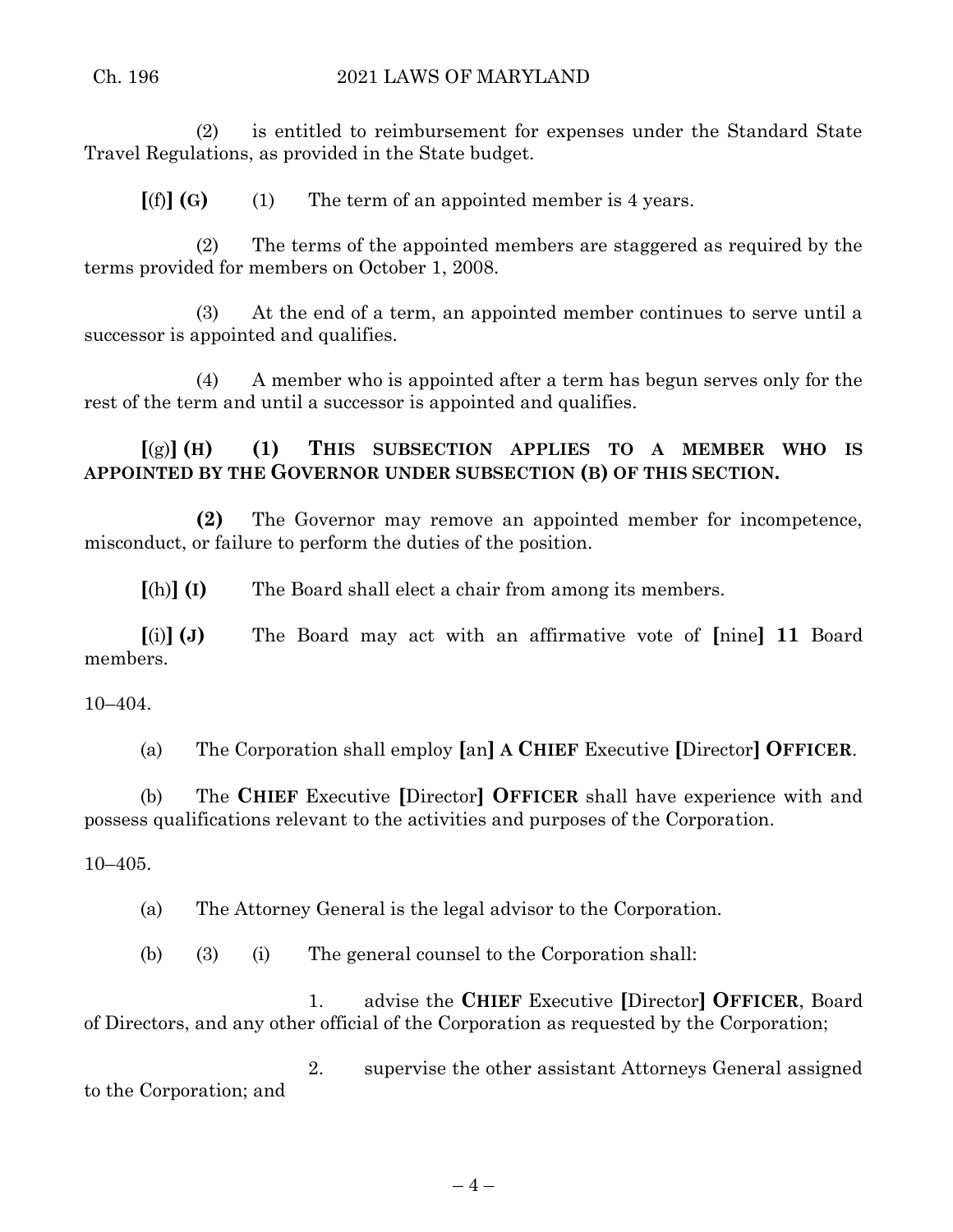3. perform for the Corporation other duties the Attorney General assigns.

10–448.

(a) There is a Coordinating Emerging Nanobiotechnology Research in Maryland Fund in the Corporation.

(d) The **CHIEF** Executive **[**Director**] OFFICER** of the Corporation, or the **CHIEF** Executive **[**Director's**] OFFICER'S** designee, shall administer the Fund in accordance with this part and other applicable law.

# **Article – Education**

12–305.

(d) (2) The Executive Director shall:

(iii) Develop a working relationship with the Secretary of Commerce and the **CHIEF** Executive **[**Director**] OFFICER** of the Maryland Technology Development Corporation; and

# **Article – State Government**

9–2204.

(c) (3) The management committee shall be composed of:

(iv) the **CHIEF** Executive **[**Director**] OFFICER** of the Maryland Technology Development Corporation; and

9–2901.

(c) The Council consists of the following members:

(10) the **CHIEF** Executive **[**Director**] OFFICER** of the Maryland Technology Development Corporation, or the **CHIEF** Executive **[**Director's**] OFFICER'S** designee;

SECTION 2. AND BE IT FURTHER ENACTED, That the publisher of the Annotated Code of Maryland, in consultation with and subject to the approval of the Department of Legislative Services, shall correct, with no further action required by the General Assembly, cross–references and terminology rendered incorrect by this Act. The publisher shall adequately describe any correction made in an editor's note following the section affected.